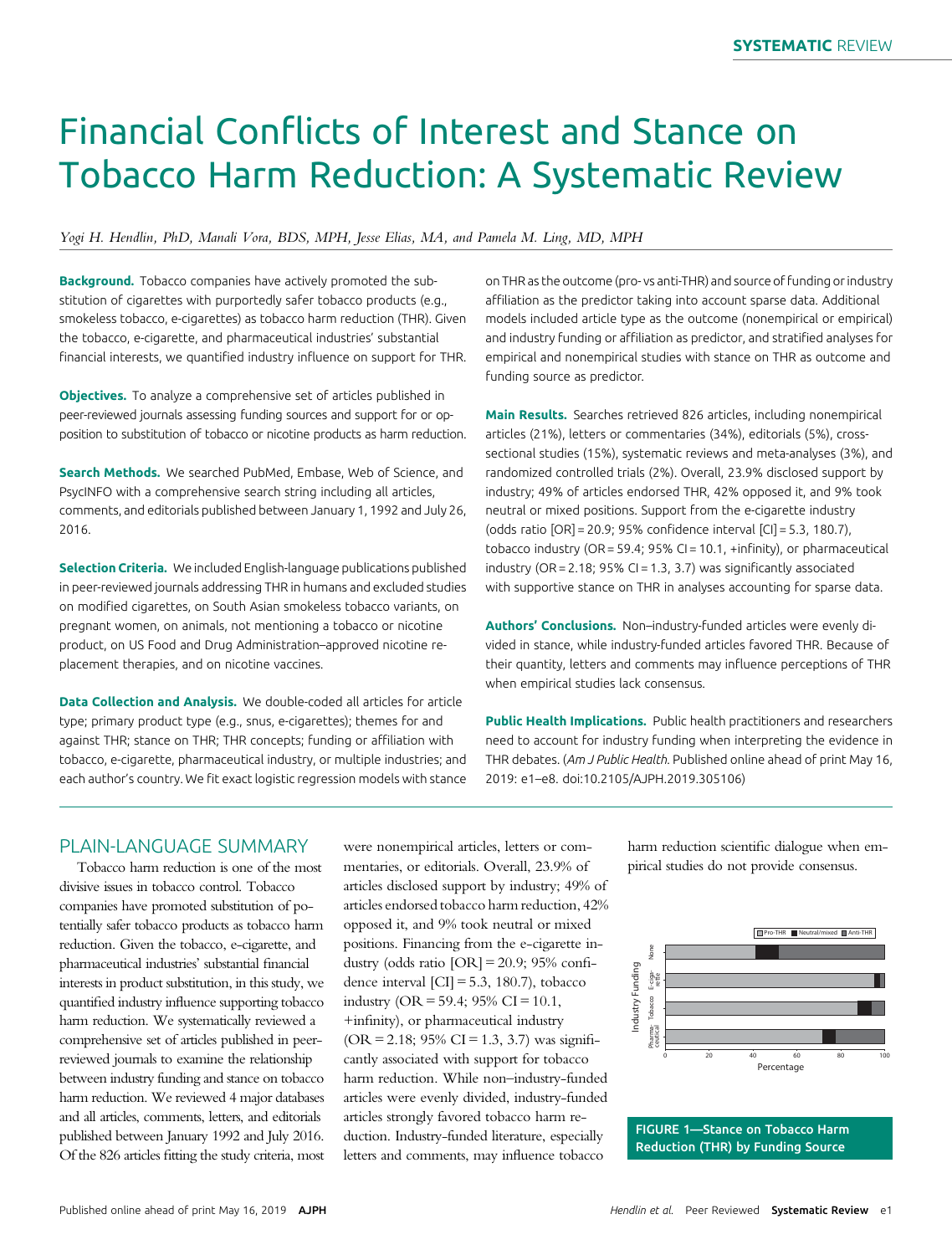n 2001, the Institute of Medicine conditionally endorsed reduced-harm tobacco n 2001, the Institute of Medicine condiproducts as potentially reducing individual exposure to tobacco toxicants and improving population-level public health outcomes.<sup>1</sup> Since then, tobacco harm reduction (THR) has been increasingly interpreted as the complete or partial substitution of cigarettes with purportedly reduced-harm tobacco products (e.g., smokeless tobacco, potentially reduced exposure products, or e-cigarettes). $1^{-3}$ However, this strategy is supported by few empirical studies: the American College of Physicians, the US Preventive Services Task Force, and the National Academy of Sciences, Engineering, and Medicine all concluded that there is insufficient evidence from randomized controlled trials to support the use of e-cigarettes for smoking cessation. $4-6$ Nonetheless, THR proponents argue that alternative tobacco products should be promoted for cessation or long-term nicotine maintenance if users prefer such products to established cessation aids such as nicotine replacement therapies.3,7,8 Other public health experts argue that alternative tobacco products should not be endorsed because of a lack of evidence demonstrating these products' long-term safety and cessation efficacy. $9-11$ 

Articles on THR have proliferated since 2001: a search using the keywords "tobacco" and "harm reduction" on PubMed yielded 3 articles in 1999, increasing to 112 in 2016 alone. Published studies, reviews, and opinions exhibit strong differences in their stance on the safety and effectiveness of THR products, and there may be an association between stance and funding or financial conflicts of interest. The tobacco industry has actively promoted new tobacco products including e-cigarettes, embracing the concept and terminology of THR. $^{12-15}$  Given the tobacco, e-cigarette, and pharmaceutical industries' substantial financial interest in THR, in this study, we quantified industry influence on stance in published articles regarding THR.

This article presents an analysis of conclusions and stance across a comprehensive set of articles on THR including articles of all formats, funding disclosures, and arguments for and against THR published in peerreviewed journals between 1992 and 2016. Similar to a previous systematic review,<sup>16</sup> this review weighed neither the quality of a

particular study type nor evidence for a single clinical outcome. Rather, this review deliberately included all article types (such as nonempirical articles, letters, and comments) so as to systematically evaluate the role of disclosed funding in influencing the academic discourse on THR. Whereas previous studies have reviewed existing literature on the harm of e-cigarettes,<sup>17</sup> smokeless tobacco,<sup>18,19</sup> and snus,<sup>20</sup> each review acknowledged a paucity of reliable randomized controlled trials in the literature.<sup>9</sup> This systematic review included a comprehensive broad review of all published articles from peer-reviewed journals on THR and examined whether funding, industry affiliation, or other declared support from the tobacco, e-cigarette, or pharmaceutical industry was associated with support or opposition to THR.

## **METHODS**

We conducted a comprehensive review of all articles, letters, and comments on the topic of THR published in peer-reviewed journals between 1992 and 2016. The study was registered with PROSPERO, protocol CRD42019115435. In addition, the search strings and complete codebook are provided as supplements to the online version of this article at [http://www.ajph.org.](http://www.ajph.org)

## Data Sources and Searches

With the help of a knowledge synthesis librarian, we searched PubMed, Embase, Web of Science, and PsycINFO for all articles relevant to THR and associated topics published between January 1, 1992, and July 26, 2016, by using a comprehensive search string (Appendix A, available as a supplement to the online version of this article at [http://](http://www.ajph.org) [www.ajph.org](http://www.ajph.org)). Assessing term frequencies on PubMed, investigators identified 1992 as the first year that the term and concept of "tobacco harm reduction" became popular.

This rise in popularity coincided with the introduction of potentially reduced exposure products, followed by cigarette branded Swedish snus products in the United States and other smokeless tobacco products. We iteratively refined the search string to ensure it was able to capture a test set of 17 THR articles of different publication types. $21,22$ 

# Study Selection

We imported all records obtained through database searches into Covidence,<sup>23</sup> a Webbased software platform. We eliminated duplicate citations, and 2 of the authors independently screened 4816 abstracts. We included abstracts agreed on by both reviewers as meeting predetermined criteria for full text review.

We included English-language publications addressing the concept of THR in humans (defined as substituting putatively safer tobacco products) in the full-text review. We excluded studies on modified cigarettes (e.g., Marlboro UltraSmooth, hookah or waterpipe, and South Asian smokeless tobacco variants like chuna, gutka, and betel quid), because these products were generally not considered to be reduced-harm products in the literature.<sup>24–26</sup> We excluded studies discussing alternative product use in pregnant women because any form of nicotine consumption (including nicotine replacement therapies) is generally considered harmful for this population. $27$  We also excluded the following study types: animal studies; theoretical studies that exclusively discussed concepts in THR debates (e.g., "inveterate smokers") but did not mention a tobacco or nicotine product; studies addressing longterm use of US Food and Drug Administration–approved nicotine replacement therapies; nicotine vaccines; books, theses, reports, and other literature not published in peer-reviewed journals; and abstracts from conference proceedings publications without a corresponding published article.

#### ABOUT THE AUTHORS

Correspondence should be sent to Pamela M. Ling, MD, MPH, 530 Parnassus Ave, Suite 366, University of California San Francisco, San Francisco, CA 94143-1390 (e-mail: [pamela.ling@ucsf.edu\)](mailto:pamela.ling@ucsf.edu). Reprints can be ordered at<http://www.ajph.org> by clicking the "Reprints" link.

This article was accepted March 18, 2019.

doi: 10.2105/AJPH.2019.305106

At the time of the study, all of the authors were affiliated with the Center for Tobacco Control Research and Education and Department of Medicine at the University of California San Francisco.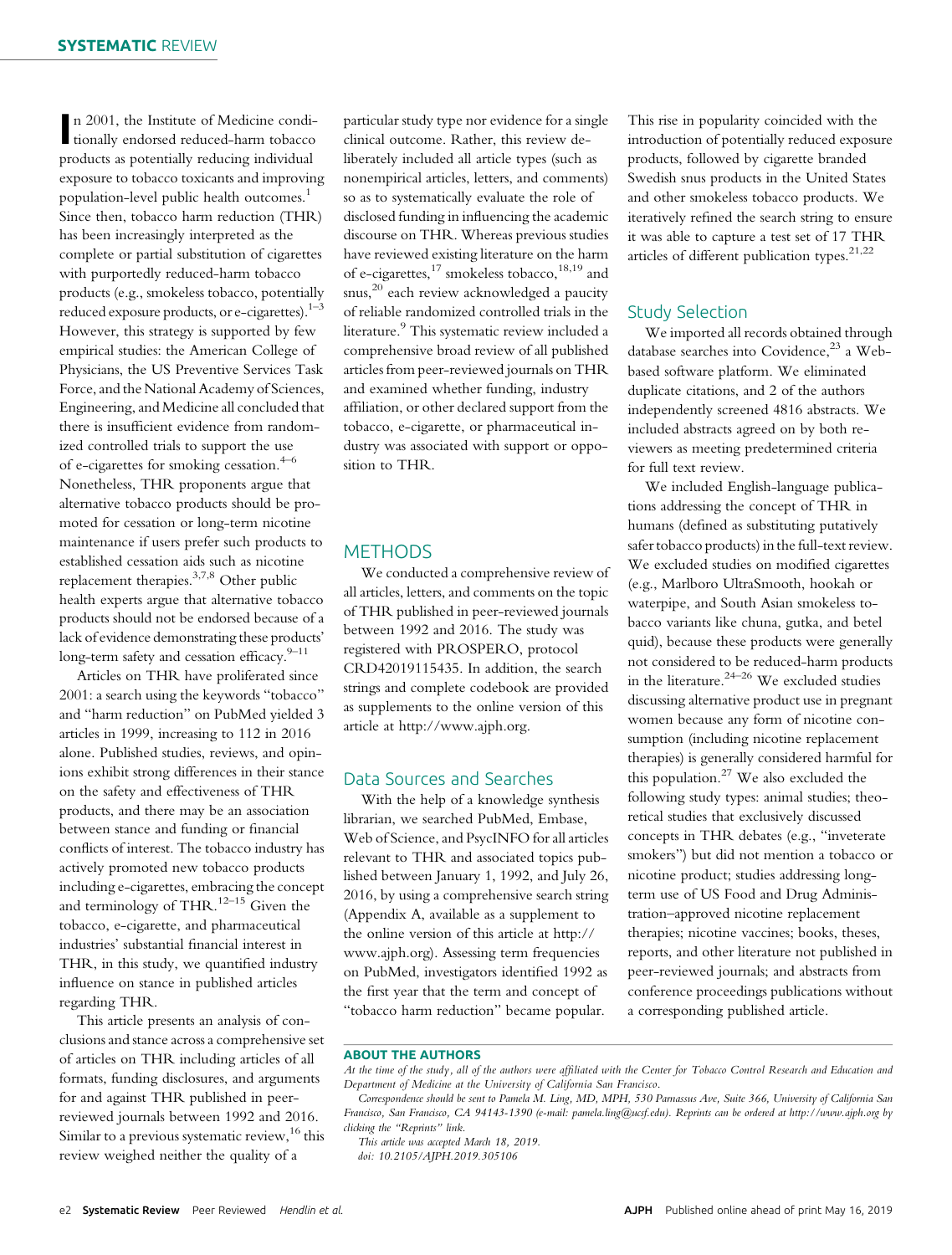We excluded studies only when both independent reviewers agreed on exclusion. Disagreements regarding inclusion or exclusion were discussed, with a third reviewer adjudicating if necessary.

## Data Extraction

We extracted data on author names, article titles, date of publication, first author's country, and journal name for all articles included in full-text review. We doublecoded all articles for the following: type of article, primary product type (e.g., snus, ecigarettes), presence of themes for and against THR, the article's overall stance on THR (5-point Likert scale: strongly pro-, weakly pro-, mixed or neutral, weakly anti-, strongly anti-), and concept of THR present in the article (e.g., long-term product substitution). During this phase of coding, a content-blinded research assistant, who reviewed disclosed author affiliations and conflict of interest statements, determined funding information (tobacco, e-cigarette, pharmaceutical industry, or multiple industries) and other affiliation with industry (such as having authors employed by a tobacco company), and each author's country. Two investigators subsequently validated this assessment by independently extracting and verifying industry funding and affiliation coding for the entire data set.

# Coding Guideline Development and Definitions

We developed a detailed set of coding guidelines (Appendix B, available as a supplement to the online version of this article at [http://www.ajph.org\)](http://www.ajph.org) to define the different arguments used to support and oppose THR (to aid in consistent assessments of stance on THR) and to classify different publication types.

We developed the coding guidelines iteratively by reading representative THR articles to generate a list of the most frequently used arguments to promote and criticize tobacco product substitution as harm reduction. We coded a sample of 30 articles using the list to determine reliability, consistency, and the need for new codes. We revised and retested the codebook with an additional 30 sample articles. Through this iterative analysis, we identified and defined 29 "pro-THR" (supporting) and "anti-THR" (criticizing)

arguments. All investigators coded test sets of articles to clarify the definitions and revise the codebook and criteria. Investigators assigned each article a score based on the number of pro-THR and anti-THR arguments and the strength of position each article endorsed. The 5-point score was simplified into 3 categories for analysis (i.e., pro-, anti-, neutral). The iterative process of coding test sets continued until the third set of 40 articles where argument saturation and greater-than-70% coding consistency was achieved as measured by Krippendorff's  $\alpha$ . Two investigators double-coded all articles in the data set and differences in coding were resolved through review and consensus, with adjudication by a third investigator as needed.

Similarly, we developed definitions for coding publication type, using both preestablished definitions of empirical studies such as cohort studies and cross-sectional studies and working definitions of nonempirical published articles to differentiate between commentaries, nonsystematic literature reviews, and editorials, and other nonempirical opinion pieces. The complete list of pro-THR and anti-THR arguments and publication types with examples for each definition can be found in the codebook (Appendix B). An external reviewer validated the final codebook by using the coding guidelines to independently code a stratified random sample of 10 articles from the data set for comparison.

## Data Synthesis and Analysis

We conducted a descriptive analysis of extracted data to determine the frequency with which products were discussed, the number of THR articles by the first author's country, difference in THR stance by country, and year of publication (relevant to when e-cigarettes entered the market). We also described stance on THR for each publication type.

To determine association between industry funding or affiliation and stance on THR, we examined only articles classified as pro-THR or anti-THR, excluding neutral articles. First, we used exact logistic regression models with stance on THR as the outcome (pro- vs anti-THR) and source of funding or industry affiliation, which was a categorical

variable and indicated whether articles were funded by e-cigarette industry, pharmaceutical industry, and tobacco industry as the predictor. Second, we fit a model with article type as the outcome (nonempirical or empirical). Because of limited numbers of some types of articles (e.g., randomized controlled trials, quasi-experimental studies), we grouped articles classified as letters, commentaries, nonempirical articles, and editorials as nonempirical articles. Other article types were grouped as empirical articles. Lastly, we conducted a stratified analysis by article type with separate models for empirical and nonempirical studies with stance on THR as the outcome and funding source as predictor. We also conducted a sensitivity analysis including the neutral articles, using pro-THR versus neutral or anti-THR as the outcome. We carried out analyses with Stata version 14 (StataCorp LP, College Station, TX) and SAS version 9.4 (SAS Institute, Cary, NC)

## RESULTS

In total, we reviewed 4816 unique abstracts and 1041 full-text articles to address 3 key questions. After full-text review, we excluded 215 articles because they did not fit review criteria, resulting in 826 articles for analysis (Figure 2). The list of included articles can be found in Appendix C (available as a supplement to the online version of this article at [http://www.ajph.org\)](http://www.ajph.org).

#### Key Question 1

What types of journal articles on THR were published in peer-reviewed journals? Most THR articles were published after 2004, with 25% of the sample published between 2004 and 2010 and 66% published after 2010. Overall, 49.2% of total articles were pro-THR, 9.3% were mixed or neutral, and 41.5% were anti-THR. E-cigarettes were the most popular product type discussed (appearing in 48.9% of articles), followed by smokeless tobacco (19.5%), snus (17.2%), potentially reduced exposure products (11%), and other products (3.4%). Based on the affiliation of the first author, 48.6% of articles in the data set were from the United States, followed by the United Kingdom (18.3%),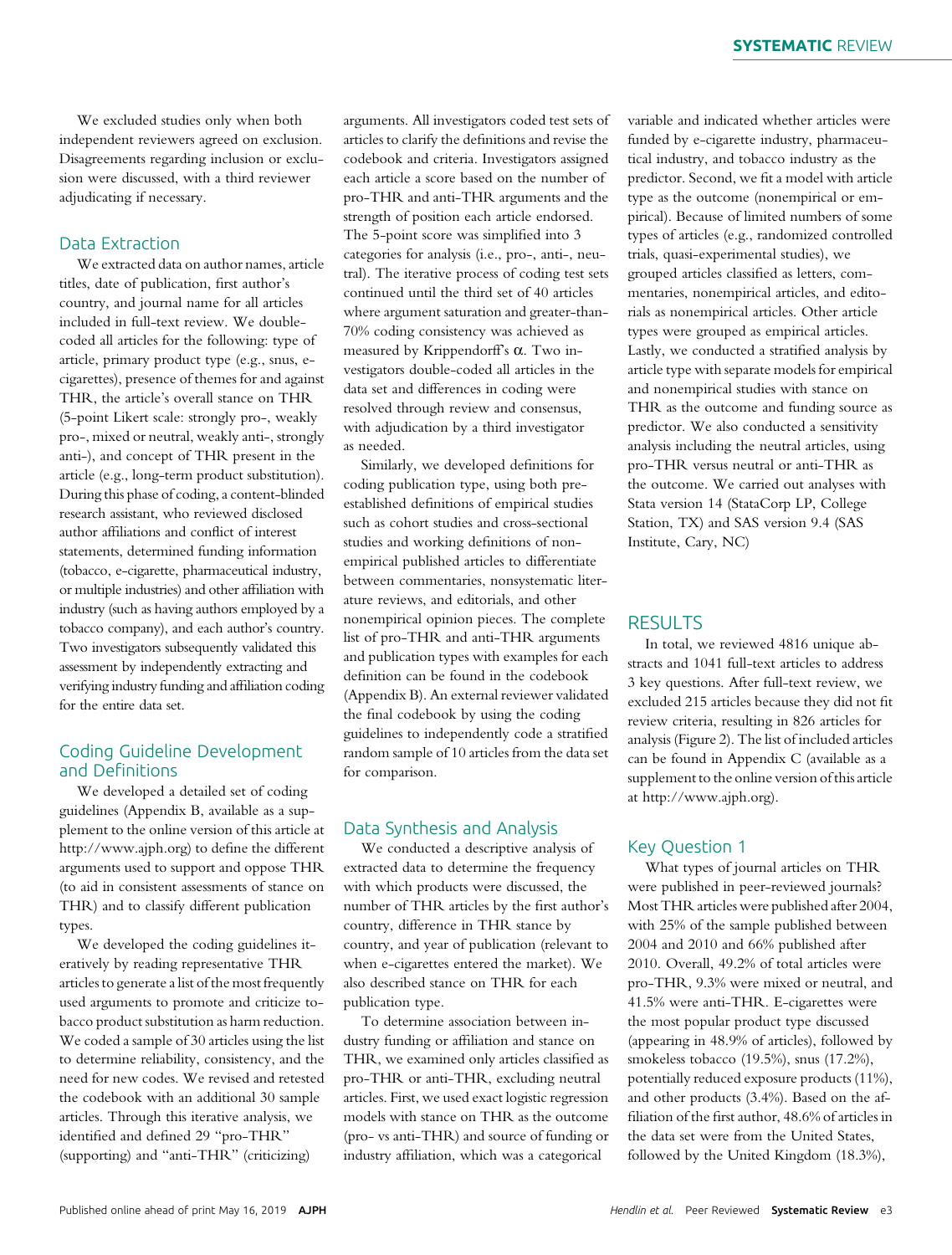Australia (6%), Sweden (5%), and Canada (5%). Among THR articles from the United States, 35% were pro-THR and 54.4% were anti-THR. France and other countries also had a plurality of anti-THR articles. In the United Kingdom, however, this distribution was reversed: 64.9% of articles were pro-THR versus 26.5% anti-THR. The majority of English-language articles from Sweden, Australia, Canada, Italy, New Zealand, and Switzerland were also pro-THR (Table 1).

Only 39.4% (326/826) of the included articles were empirical research articles, while 61% (500/826) were nonempirical letters or commentaries (34% of the entire sample), nonempirical articles (21%), and editorials (5%). The most common types of empirical studies identified were cross-sectional studies (15% of the entire sample), followed by quasi-experimental studies (6%). Randomized controlled trials made up 2% of the sample.

Randomized controlled trials, nonempirical studies, and letters or commentaries were more frequently supportive of THR than not (Table 1). Editorials and systematic reviews were the most evenly divided categories, with roughly equal frequency of pro-THR and anti-THR ratings. Crosssectional studies, literature reviews, and qualitative studies were more frequently anti-THR.

# Key Question 2

What proportion of THR articles are funded by the tobacco, pharmaceutical, and e-cigarette industries? About 23.9% (n = 197) of articles were funded by the tobacco, pharmaceutical, and e-cigarette industries or some combination thereof. Overall, 14% of articles were funded by the pharmaceutical industry, 7% by the tobacco industry, and 7% by the e-cigarette industry.

# Key Question 3

Does the THR stance of industry-funded THR research differ from non–industryfunded research? Articles reporting any industry funding were significantly more likely to take a pro-THR position. In exact logistic regression models taking into account sparse data, the odds of taking a pro-THR stance was significantly higher for articles funded or



FIGURE 2—PRISMA Flowchart for Systematic Review of Financial Conflicts of Interest and Stance on Tobacco Harm Reduction

supported by the e-cigarette industry (odds ratio [OR] = 20.9; 95% confidence interval  $|CI| = 5.3, 180.7$ , the tobacco industry  $(OR = 59.4; 95\% CI = 10.1, +infinity)$ , and the pharmaceutical industry (OR = 2.18; 95% CI = 1.3, 3.7). Ninety-five percent of the e-cigarette industry–funded articles took a pro-THR stance as did 88% of the tobacco industry articles and 72% of the pharmaceutical industry–funded articles. In contrast, only 41.1% of articles without any industry funding or affiliation took a pro-THR stance (Figure 3).

Among empirical studies, tobacco industry funding perfectly predicted a pro-THR stance, so it was not included in the model. E-cigarette industry funding was significantly associated with a pro-THR stance

 $(OR = 16.4; 95\% CI = 2.4, 701.8)$ , as was pharmaceutical funding  $(OR = 2.1; 95\%)$  $CI = 1.03, 4.5$ ) for empirical articles. Among nonempirical studies, tobacco industry funding was significantly associated with pro-THR stance (OR = 19.1; 95% CI = 3.0, 799.5), as was e-cigarette industry funding  $(OR = 20.1; 95\% CI = 3.2, 860.2)$  and pharmaceutical industry funding (OR = 2.4; 95% CI = 1.1, 5.3; Table 2).

# **DISCUSSION**

This systematic review of industry funding in the published literature on THR found that 23.9% of included articles were funded by industries with a financial interest in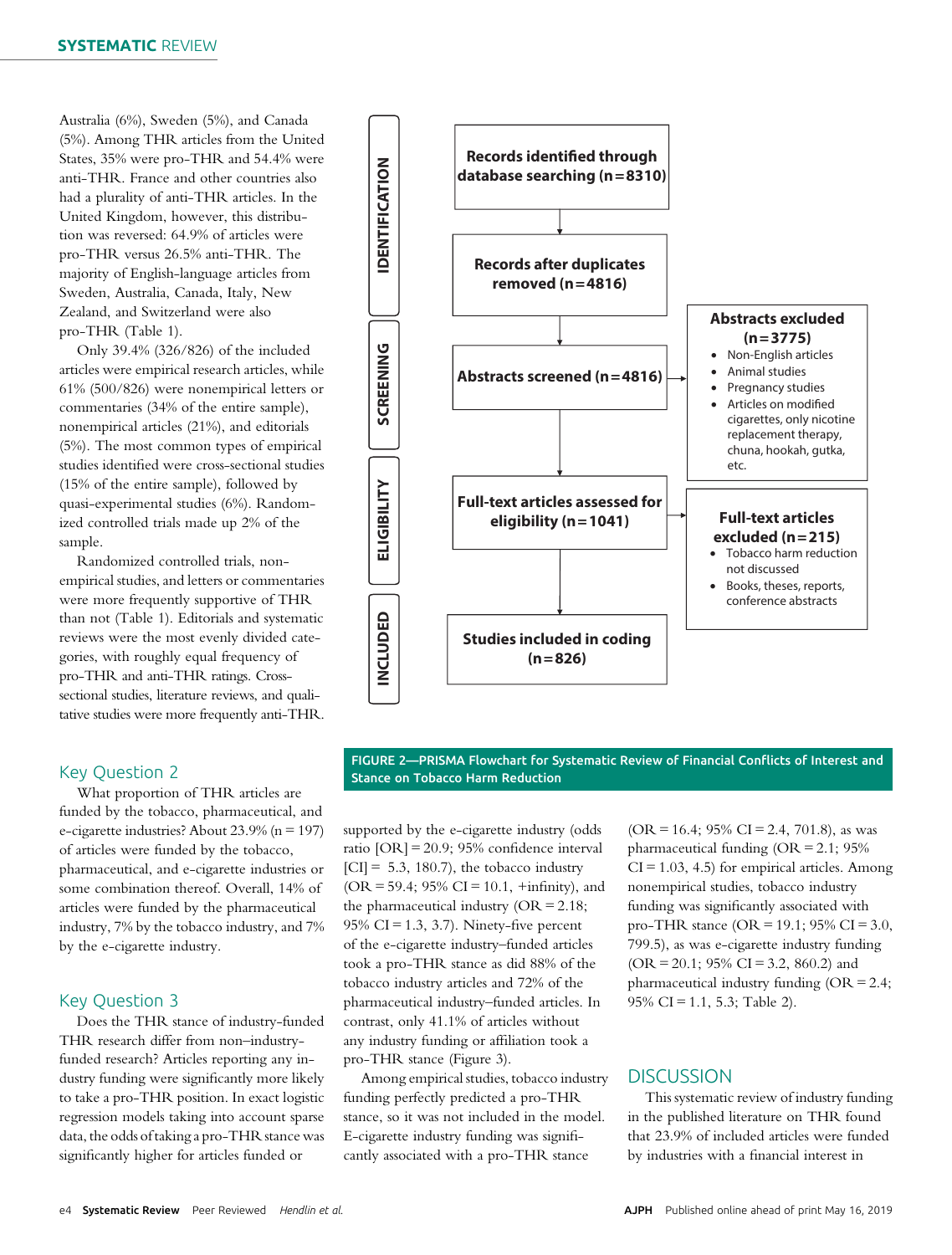TABLE 1—Stance on Tobacco Harm Reduction (THR) of Articles by the Primary Tobacco Product Type, Year of Publication, First Author's Country, Publication Type, and Funding Source: January 1, 1992, to July 26, 2016

|                                          | Total ( $n = 826$ ),<br>No. (%) | Pro-THR $(n = 406)$ ,<br>No. (%) | Neutral/Mixed<br>(n = 77), No. (%) | Anti-THR (n = 343),<br>No. (%) |
|------------------------------------------|---------------------------------|----------------------------------|------------------------------------|--------------------------------|
| Primary product type                     |                                 |                                  |                                    |                                |
| E-cigarettes                             | 404 (48.9)                      | 199 (49.3)                       | 38 (9.4)                           | 167 (41.3)                     |
| Smokeless tobacco                        | 161 (19.5)                      | 75 (46.6)                        | 12 (7.5)                           | 74 (45.3)                      |
| Snus                                     | 142 (17.2)                      | 59 (41.1)                        | 17 (12.0)                          | 66 (46.5)                      |
| Potentially reduced<br>exposure products | 91 (11.0)                       | 58 (63.7)                        | 5(5.5)                             | 28 (30.8)                      |
| Other                                    | 28(3.4)                         | 15(53.6)                         | 5(17.9)                            | 8(28.6)                        |
| Year of publication                      |                                 |                                  |                                    |                                |
| Before 2004                              | 75 (9.1)                        | 39 (52.0)                        | 4(5.3)                             | 32 (42.7)                      |
| Between 2004 and 2010                    | 205 (24.8)                      | 267 (48.8)                       | 49 (11.7)                          | 230 (39.5)                     |
| After 2010                               | 546 (66.1)                      | 100 (48.9)                       | 24(9.0)                            | 81 (42.1)                      |
| First author's country                   |                                 |                                  |                                    |                                |
| <b>United States</b>                     | 402 (48.7)                      | 141 (35.1)                       | 43 (10.7)                          | 218 (54.2)                     |
| United Kingdom                           | 151 (18.3)                      | 98 (64.9)                        | 13(8.6)                            | 40 (26.5)                      |
| Australia                                | 51(6.2)                         | 35 (68.6)                        | 3(5.9)                             | 13 (25.5)                      |
| Sweden                                   | 40 (4.8)                        | 24(60.0)                         | 4(10.0)                            | 12(30.0)                       |
| Canada                                   | 40 (4.8)                        | 27 (67.5)                        | 2(5.0)                             | 11 (27.5)                      |
| Italy                                    | 25(3.0)                         | 22 (88.0)                        | 1(4.0)                             | 2(8.0)                         |
| France                                   | 14 (1.7)                        | 6(42.9)                          | 1(7.1)                             | 7(50.0)                        |
| New Zealand                              | 17(2.1)                         | 12 (70.6)                        | 3(17.7)                            | 2(11.8)                        |
| Switzerland                              | 13(1.6)                         | 8(61.5)                          | 3(23.1)                            | 2(15.4)                        |
| Other                                    | 73 (8.3)                        | 33 (45.2)                        | 4(5.5)                             | 36 (49.3)                      |
| Publication type                         |                                 |                                  |                                    |                                |
| Nonempirical studies                     | 173 (20.9)                      | 102 (59.0)                       | 17 (9.8)                           | 54 (31.2)                      |
| Letter or commentary                     | 283 (34.3)                      | 142 (50.2)                       | 16(5.7)                            | 125 (44.2)                     |
| Editorial                                | 44 (5.3)                        | 18 (40.9)                        | 8(18.2)                            | 18 (40.9)                      |
| Qualitative                              | 31(3.8)                         | 8(25.8)                          | 6(19.4)                            | 17 (54.8)                      |
| Literature review                        | 38 (4.6)                        | 15 (39.5)                        | 7(18.4)                            | 16 (42.1)                      |
| Systematic review or<br>meta-analysis    | 24 (2.9)                        | 10 (41.7)                        | 4(16.7)                            | 10 (41.7)                      |
| Case studies                             | 5(0.6)                          | 3(60.0)                          | 0(0.0)                             | 2(40.0)                        |
| Cross-sectional studies                  | 125 (15.1)                      | 51 (40.8)                        | 13 (10.4)                          | 61 (48.8)                      |
| Case-control studies                     | 8(1.0)                          | 4(50.0)                          | 0(0.0)                             | 4(50.0)                        |
| Cohort studies                           | 28 (3.4)                        | 15 (53.6)                        | 1(3.6)                             | 12 (42.9)                      |
| Quasi-experimental studies               | 49 (5.9)                        | 25 (51.0)                        | 3(6.1)                             | 21 (42.9)                      |
| Randomized controlled<br>trials          | 18 (2.2)                        | 13 (72.2)                        | 2(11.1)                            | 3(16.7)                        |
| Funding <sup>a</sup>                     |                                 |                                  |                                    |                                |
| E-cigarette industry                     | 57 (29.7)                       | 53 (93.0)                        | 2(3.5)                             | 2(3.51)                        |
| Pharmaceutical industry                  | 124 (64.6)                      | 88 (71.0)                        | 8(6.5)                             | 28 (22.6)                      |
| Tobacco industry                         | 59 (30.7)                       | 54 (91.5)                        | 4(6.8)                             | 1(1.7)                         |

<sup>a</sup>Of the articles, 4% were funded by multiple industries. Thus, the total number adds up to more than 192 and total percentage also exceeds 100%.

promoting nicotine-containing products as THR. Industry-funded articles were significantly more likely to support THR. Absent these articles, the published literature did not endorse THR, with 41.1% supporting, 10.4% neutral, and 48.6% against THR. In comparison, 80.9% of industry-funded articles endorsed THR. The impact of industry-

funded publications may have skewed the overall debate in favor of product substitution.

These findings are consistent with the scientific literature showing that tobacco industry–funded research favors conclusions supportive to the tobacco industry.<sup>28–32</sup> This includes industry research supporting nicotine's benefits for Alzheimer's disease,<sup>33</sup> neuroenhancement,<sup>34</sup> and ulcerative colitis.<sup>35</sup> Other studies also documented the influence of pharmaceutical industry funding on multiple types of bias in scientific studies.<sup>36</sup> This study suggests that major debates in public health such as THR may be shaped by industry-interested nonempirical articles, letters, and commentaries in the scholarly literature.

The pharmaceutical industry was the most common industry funder of THR articles. This may be because pharmaceutical companies have the most active interest in this area or because there is less stigma associated with disclosure of pharmaceutical funding compared with disclosure of tobacco or e-cigarette funding sources. The tobacco industry's history of funding scientific research to undermine the evidence of harms from tobacco is well documented.37–<sup>40</sup> The higher frequency of disclosed pharmaceutical funding may be the result of undisclosed tobacco and e-cigarette industry funding. Future studies should address undisclosed funding sources, which may be uncovered from internal industry documents<sup>41,42</sup> or by tracing disclosed funding from authors' past publications.43,44

In addition, most published articles were nonempirical research, editorials, letters, and comments. Funding disclosure policies for these types of publications may be more lax than for empirical studies, so the presence of industry funding reported in this study was likely underestimated. Nonempirical studies and reviews can have a substantial impact on scientific debate, particularly when little empiric evidence exists, as has been the case with e-cigarettes. For example, one article, which summarized the result of expert opinion in a Delphi process,<sup>45</sup> concluded that e-cigarettes were 95% safer than cigarettes, and it was widely cited $8,46$  as a definitive scientific consensus, despite its tobacco and e-cigarette funding source<sup>47</sup> and lack of any specific empirical evidence supporting the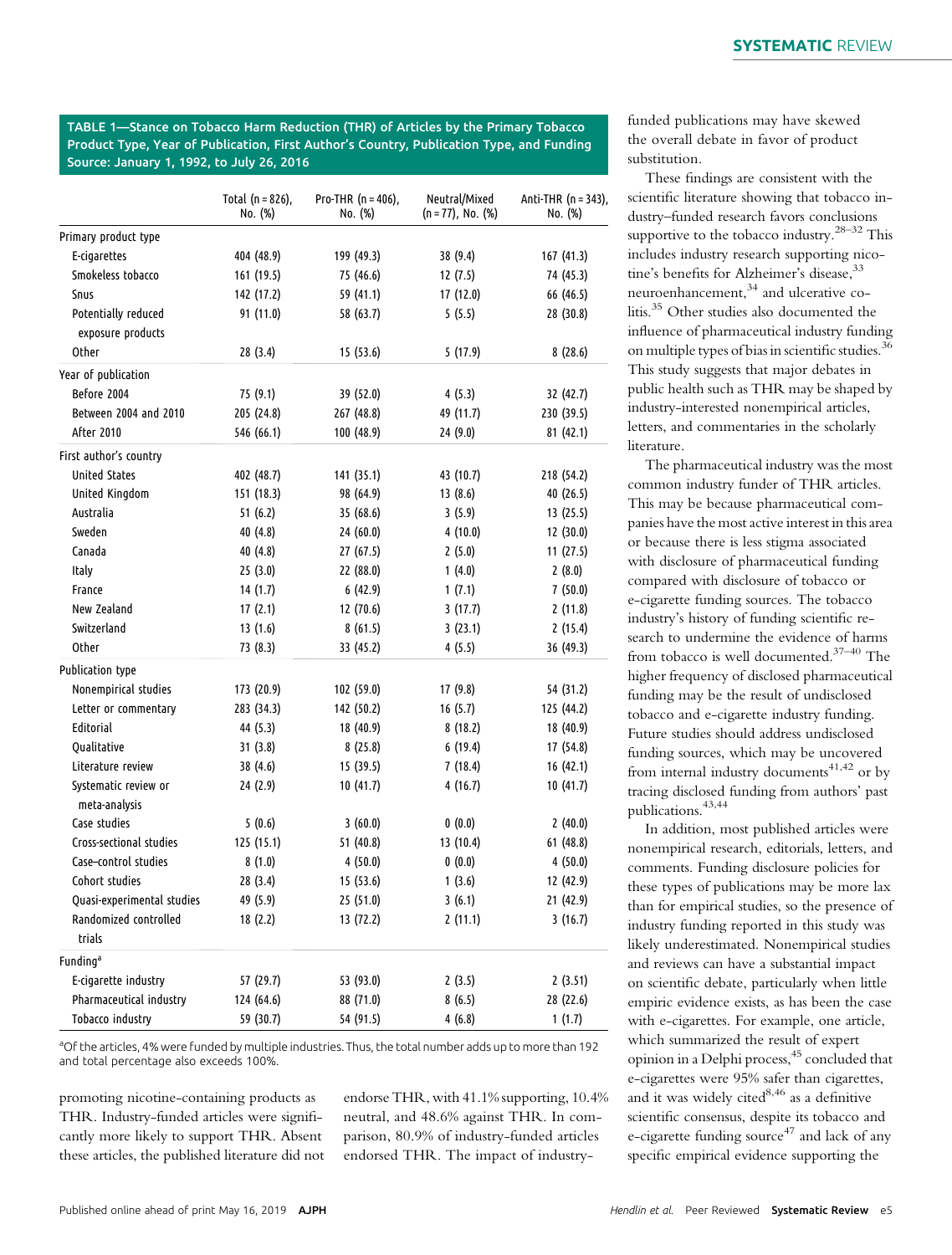

Note. Thirty articles were funded by multiple sources.

#### FIGURE 3—Stance on Tobacco Harm Reduction (THR) by Industry Funding Source: January 1, 1992, to July 26, 2016

estimate of relative safety.<sup>48</sup> Medical practitioners and researchers need to be aware of the presence and influence of industry funding in THR when reviewing this evidence base.

Disclosure of industry funding is necessary but not sufficient to minimize the bias introduced by commercial interests in science.<sup>43</sup> Some scientific journals and conferences have adopted policies rejecting articles or abstracts

submitted by industry-funded scientists44,49,50 on the grounds that the industry's financial interests bias their research. This systematic review suggests the wisdom of such a strategy to avoid further industry-induced

#### TABLE 2—Exact Logistic Models Fit With Industry Funding or Affiliation Source as Predictors for Pro–Tobacco Harm Reduction (Pro-THR) Stance and Research Article Type: January 1, 1992, to July 26, 2016

|                               | OR (95% CI)                                                                                                    |    |
|-------------------------------|----------------------------------------------------------------------------------------------------------------|----|
|                               | Is presence of industry funding or affiliation associated with pro-THR stance? ( $n = 749$ )                   |    |
| E-cigarette industry          | $20.9$ (5.3, 180.7)                                                                                            | 53 |
| Tobacco industry              | 59.4 (10.1, +Infinity)                                                                                         | 54 |
| Pharmaceutical industry       | 2.18(1.3, 3.7)                                                                                                 | 88 |
|                               | Is presence of industry funding or affiliation associated with type of research article (empirical)? (n = 826) |    |
| E-cigarette industry          | 0.7(0.4, 1.3)                                                                                                  | 20 |
| Tobacco industry              | 2.3(1.3, 4.2)                                                                                                  | 35 |
| Pharmaceutical industry       | 1.3(0.9, 2.2)                                                                                                  | 56 |
|                               | Among nonempirical research articles, is industry funding associated with pro-THR stance? ( $n = 459$ )        |    |
| E-cigarette industry          | 20.1 (3.2, 860.2)                                                                                              | 34 |
| Tobacco industry              | 19.1 (3.0, 799.5)                                                                                              | 22 |
| Pharmaceutical industry       | 2.4(1.1, 5.3)                                                                                                  | 51 |
|                               | Among empirical research articles, is industry funding associated with pro-THR stance? (n = 258)               |    |
| E-cigarette industry          | 16.4 (2.46, 701.76)                                                                                            | 19 |
| Tobacco industry <sup>c</sup> | $\cdots$                                                                                                       | 32 |
| Pharmaceutical industry       | $2.1$ (1.03, 4.45)                                                                                             | 37 |

Note. CI = confidence interval; OR = odds ratio; THR = tobacco harm reduction.

<sup>a</sup>The articles with THR stance coded as neutral or mixed (n = 77) were excluded from this analysis. Models take sparse data into account.

<sup>b</sup>Here, 77 articles taking a neutral THR stance were excluded.

<sup>c</sup>In addition to excluding the 77 neutral THR articles, all 32 articles funded by or affiliated with the tobacco industry were dropped from the analysis as they were all pro-THR (perfect prediction).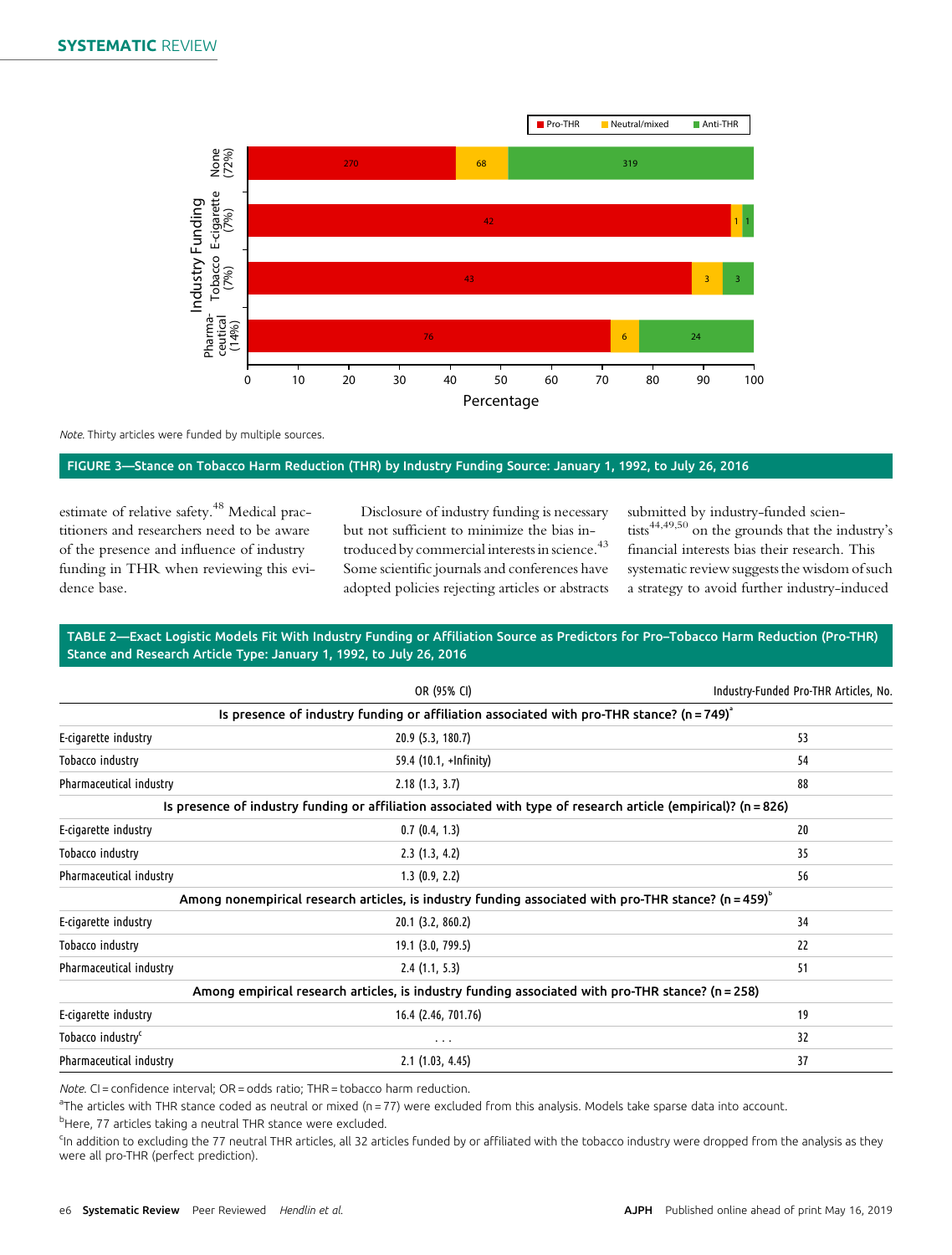bias that may perpetuate an industry-induced health epidemic that continues to be the leading preventable cause of death worldwide.

#### Limitations

This study was limited to disclosed funding sources—undisclosed funding may have had a significant effect on THR position. The study relied on a novel coding instrument to measure position on THR, which was nevertheless subjective. To address this inherent limitation, we established detailed criteria to enumerate the most common THR arguments, investigators double-coded all articles to minimize individual variance in assessment of stance on THR, and an outside coder validated a subset of articles. In addition, while an independent research assistant blinded to the article content extracted all funding disclosures, knowledge of authors' conflicts of interest might have biased the coders' assessment of stance. The inclusion of many nonempirical articles and the heterogeneity in the data set precluded the use of meta-analysis or formal analysis of bias other than funding bias. However, the data reflect most of the published literature on THR as of 2016, highlighting how nonempirical articles may influence perceptions of scholarly consensus.

Despite these limitations, this study demonstrates the importance of industry conflict of interest in the THR debate. It also points out several deficiencies in the current body of literature on this topic, chief among which is the lack of empirical studies compared with opinion pieces, letters, and editorials. Future studies may build on this work by analyzing new research with clinical outcomes conducted since 2016, evaluating the risk of bias within different article types, and assessing the role of undisclosed industry funding on investigators' conclusions.

# Conclusions

Industry funding strongly influenced the acceptance of THR as product substitution. The THR scientific literature was dominated by nonempirical articles, which were much more likely to support THR if they received industry funding. Industry funding of scientific research has likely influenced perceptions of consensus on THR as endorsing product substitution as a viable health intervention, when in fact the non–industry-funded

scientific literature remained divided on this issue. **AJPH** 

#### **CONTRIBUTORS**

Y. H. Hendlin, M. Vora, and P. M. Ling contributed to study conceptualization and design, and interpretation. M. Vora led data analysis and database management and contributed to data acquisition and coding. J. Elias and Y. H. Hendlin contributed to data acquisition, coding, and interpretation. P. M. Ling obtained funding and supervised data acquisition, coding, analysis, and interpretation. All authors contributed to drafting of the article and critical revision, approved the final version for publication, and agree to be accountable for the work.

#### ACKNOWLEDGMENTS

This study was supported by the National Cancer Institute (grants R01-141661, R01-87472, and T32- CA113710).

The authors wish to thank Natalie Warren, Carson Benowitz-Fredericks, and Christopher Ackerman for assistance with coding, and Stanton Glantz, PhD, and Nadra Lisha, PhD, for advice on and assistance with data analysis.

Note. The funders had no role in study design, analysis, or publication process. The content is solely the responsibility of the authors and does not necessarily represent the official views of the National Institutes of Health.

#### CONFLICTS OF INTEREST

The authors declare no conflicts of interest.

#### HUMAN PARTICIPANT PROTECTION

Institutional review board approval was not needed for this systematic review and secondary data analysis.

#### **REFERENCES**

1. Committee to Assess the Science Base for Tobacco Harm Reduction, Board on Health Promotion and Disease Prevention, Institute of Medicine; Stratton K, Shetty P, Wallace R, Bondurant S, eds. Clearing the Smoke: Assessing the Science Base for Tobacco Harm Reduction. Washington, DC: National Academies Press; 2001.

2. Terry M, Cummings KM, Erickson A, Shopland D. Ending cigarette use by adults in a generation is possible: the views of 120 leaders in tobacco control. Core Team on Tobacco Control. 2017. Available at: [http://www.tobaccoreform.org/wp-content/uploads/](http://www.tobaccoreform.org/wp-content/uploads/2017/03/Executive-Summary-Report-Ending-Cigarette-Use-by-Adults.pdf) [2017/03/Executive-Summary-Report-Ending-](http://www.tobaccoreform.org/wp-content/uploads/2017/03/Executive-Summary-Report-Ending-Cigarette-Use-by-Adults.pdf)[Cigarette-Use-by-Adults.pdf.](http://www.tobaccoreform.org/wp-content/uploads/2017/03/Executive-Summary-Report-Ending-Cigarette-Use-by-Adults.pdf) Accessed May 10, 2017.

3. Meier BM, Shelley D. The fourth pillar of the Framework Convention on Tobacco Control: harm reduction and the international human right to health. Public Health Rep. 2006;121(5):494–500.

4. Patnode CD, Henderson JT, Thompson JH, Senger CA, Fortmann SP,Whitlock EP. Behavioral Counseling and Pharmacotherapy Interventions for Tobacco Cessation in Adults, Including Pregnant Women: A Review of Reviews for the U.S. Preventive Services

Task Force. Agency for Healthcare Research and Quality. 2015. Available at: [http://www.ncbi.nlm.nih.gov/](http://www.ncbi.nlm.nih.gov/books/NBK321744) [books/NBK321744](http://www.ncbi.nlm.nih.gov/books/NBK321744). Accessed November 18, 2018.

5. Committee on the Review of the Health Effects of Electronic Nicotine Delivery Systems, Board on Population Health and Public Health Practice, Health and Medicine Division, National Academies of Sciences, Engineering, and Medicine; Stratton K, Kwan LY,

Eaton DL, eds. Public Health Consequences of E-Cigarettes. Washington, DC: National Academies Press; 2018.

6. Crowley RA. Electronic nicotine delivery systems: executive summary of a policy position paper from the American College of Physicians [erratum in Ann Intern Med. 2015;162(12):880]. Ann Intern Med. 2015;162(8): 583–584.

7. Britton J, Arnott D, McNeill A, Hopkinson N; Tobacco Advisory Group of the Royal College of Physicians. Nicotine without smoke—putting electronic cigarettes in context. BMJ. 2016;353:i1745.

8. Public Health England; McNeill A, Brose LS, Calder R, et al. E-Cigarettes: An Evidence Update. London, England: Public Health England; 2015.

9. Hartmann-Boyce J, McRobbie H, Bullen C, Begh R, Stead LF, Hajek P. Electronic cigarettes for smoking cessation. Cochrane Database Syst Rev. 2016;9:CD010216.

10. Kalkhoran S, Glantz SA. E-cigarettes and smoking cessation in real-world and clinical settings: a systematic review and meta-analysis. Lancet Respir Med. 2016;4(2): 116–128.

11. Berry KM, Reynolds LM, Collins JM, et al. E-cigarette initiation and associated changes in smoking cessation and reduction: the Population Assessment of Tobacco and Health Study, 2013–2015. Tob Control. 2019;28(1):42–49.

12. Yach D. Foundation for a smoke-free world. Lancet. 2017;390(10104):1807–1810.

13. Peeters S, Gilmore AB. Understanding the emergence of the tobacco industry's use of the term tobacco harm reduction in order to inform public health policy. Tob Control. 2015;24(2):182–189.

14. Tan CE, Kyriss T, Glantz SA. Tobacco company efforts to influence the Food and Drug Administrationcommissioned Institute of Medicine report Clearing the Smoke: an analysis of documents released through litigation. PLoS Med. 2013;10(5):e1001450.

15. British American Tobacco. Sustainability Report 2016. 2017. Available at: [https://www.bat.com/sustainability.](https://www.bat.com/sustainability) Accessed March 21, 2017.

16. Wang AT, McCoy CP, Murad MH, Montori VM. Association between industry affiliation and position on cardiovascular risk with rosiglitazone: cross sectional systematic review. BMJ. 2010;340:c1344.

17. Pisinger C, Døssing M. A systematic review of health effects of electronic cigarettes. Prev Med. 2014;69:248–260.

18. Critchley JA, Unal B. Is smokeless tobacco a risk factor for coronary heart disease? A systematic review of epidemiological studies. Eur J Cardiovasc Prev Rehabil. 2004; 11(2):101–112.

19. Tam J, Day HR, Rostron BL, Apelberg BJ. A systematic review of transitions between cigarette and smokeless tobacco product use in the United States. BMC Public Health. 2015;15(1):258.

20. Evans WD, Horn KA, Gray T. Systematic review to inform dual tobacco use prevention. Pediatr Clin North Am. 2015;62(5):1159–1172.

21. Higgins JPT, Green S, eds. Cochrane Handbook for Systematic Reviews of Interventions. Version 5.1.0. The Cochrane Collaboration. 2011. Available at: [http://](http://handbook.cochrane.org) [handbook.cochrane.org.](http://handbook.cochrane.org) Accessed May 6, 2019.

22. Deyner D, Tranfield D. Producing a systematic review. In: Buchanan D, Bryman A, eds. The SAGE Handbook of Organizational Research Methods. London, England: SAGE Publications Ltd; 2009: 671–689.